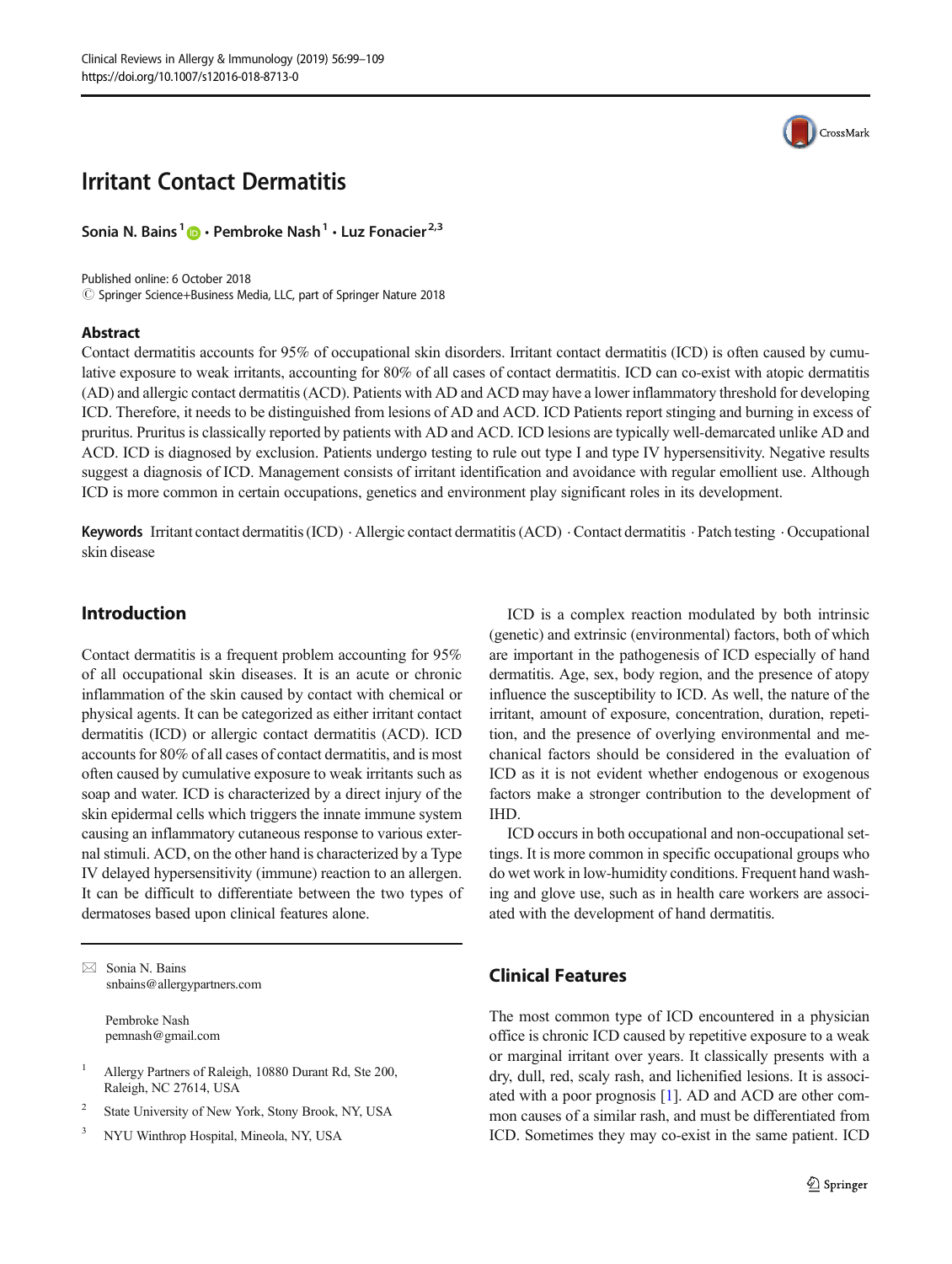typically affects young adults in an occupational setting [[2\]](#page-10-0). AD commonly presents in children, whereas ACD more commonly presents in adults. Patients with AD usually also have allergic rhinitis and/or asthma, and a positive family history of atopy. The rash of AD is typically not well-demarcated from uninvolved skin. The rash of ICD is well-demarcated, typically confined to the area of contact with the irritant. In ACD, initially, the rash is well-demarcated; however, it may spread past the site of contact with allergen. Whereas AD is frequently complicated by impetigo (Staphylococcus aureus infection) and eczema herpeticum (HSV infection), these are uncommon in both ICD and ACD. Likewise, bacterial colonization is more common in patients with AD as compared to patients with ACD and ICD. Whereas both AD and ACD are characterized by a prominent itch, burning is more prominent than itch in patients with ICD.

# **Pathogenesis**

ICD is caused by the direct toxic effect of an irritant on epidermal keratinocytes which results in skin barrier disruption and triggers the innate immune system. An irritant can be directly toxic to epidermal keratinocytes, as is the case with sodium lauryl sulfate, an irritant found in detergents [\[3](#page-10-0)]. Acetone (an organic solvent), on the other hand causes disruption of the epithelial barrier by loss of lipids [\[4\]](#page-10-0). This disrupts the epithelial barrier allowing increased permeability of irritants and even allergens. Chronic epithelial injury, usually upon repetitive exposure to a weak irritant, triggers the innate immune response with release of several proinflammatory cytokines including IL-1α, IL-1β, TNF- $\alpha$ , GM-CSF, IL-6, and IL-8 from the keratinocytes [[5](#page-10-0)]. In turn, these cytokines activate Langerhan cells, dermal dendritic cells, and endothelial cells. Irritants can also be recognized as "danger signals" by TLRs and Nod-like receptors which activate the inflammasome and NFκB pathways. These cells then release chemokines which results in the recruitment of neutrophils, lymphocytes, macrophages, and mast cells to the epidermis which causes further inflammation (Fig. [1](#page-2-0)). ICD, ACD, and AD often mimic each other, and may co-exist in the same patient. All three disorders are characterized by chronic inflammation.

Differences Between ICD and ACD Both ICD and ACD are caused by repeated contact with low molecular weight hapten. ACD is a delayed (type IV) hypersensitivity reaction to a hapten (acquired immune response) or non-protein contact allergens whereas ICD does not involve antigen/allergenspecific T cells. Therefore, ACD only occurs in susceptible individuals who have been sensitized. ICD, on the other hand does not require sensitization, and may be observed with initial exposure. The identification of hapten specific T cells in

ACD patients (in skin, patch test sites or blood-ELISPOT) helps to distinguish ACD from ICD [\[6](#page-10-0)]. Although susceptibility varies among individuals, given sufficient exposure to an irritant, anyone can develop ICD. Patients with ICD are more susceptible to the development of contact sensitization to allergens [[7\]](#page-10-0).

Differences Between ICD and AD Both AD and ICD are characterized by epithelial barrier disruption. The barrier defect of AD is due to loss of lipids, loss of terminal differentiation proteins, down regulation of barrier genes, and other proteins that comprise tight junctions  $[7-9]$  $[7-9]$  $[7-9]$  $[7-9]$  $[7-9]$ . The epithelial barrier is disrupted in affected and normal skin of AD patients resulting in increased permeability of antigens and irritants. Patients with AD have a heightened type I immune response (IgE) mediated) to protein antigens which occurs in genetically predisposed individuals [[10,](#page-10-0) [11\]](#page-10-0). In AD, the activated Langerhans cells (antigen presenting cells) produce  $T_H2$  cytokines, whereas when ICD is induced experimentally the keratinocytes produce  $T_H1$  cytokines [[12,](#page-10-0) [13](#page-10-0)].

### Predisposing Factors

### The Host

Age is not consistently correlated with ICD, however, elderly patients have dry skin due to lower lipid content, and their skin does not heal quickly after injury resulting in a disrupted epithelial barrier. These are the main causes of asteatotic and perineal ICD in the elderly population [[1\]](#page-9-0). ICD is also common in children who may develop diaper dermatitis, perianal dermatitis, sweaty sock syndrome, woolen clothing-induced ICD, and perioral dermatitis.

ICD is seen more frequently in women than men which is likely a result of increased exposure to irritants [[14](#page-10-0)].

The face, dorsal aspect of hands, and the finger webs are more prone to chemical irritants than the palms, soles, and the back. This is most likely due to the fact that the skin is thinner in these areas, and therefore more susceptible to irritants [[15](#page-10-0), [16\]](#page-10-0).

Atopic patients may have a lower inflammatory threshold for irritants, therefore promoting the development of ICD in patients with AD [\[17](#page-10-0)]. The frequency of irritant reactions is also increased in patients with a greater number of positive patch test reactions [\[18\]](#page-10-0). Twin studies indicate that genetic factors other than atopy may influence susceptibility to ICD [\[19\]](#page-10-0).

### The Environment

Ambient conditions such as temperature, airflow, humidity, and occlusion affect the skin's response to irritants [\[20](#page-10-0)]. Cold temperatures and low humidity increase transepidermal water loss [\[21\]](#page-10-0). On the other hand, increased humidity can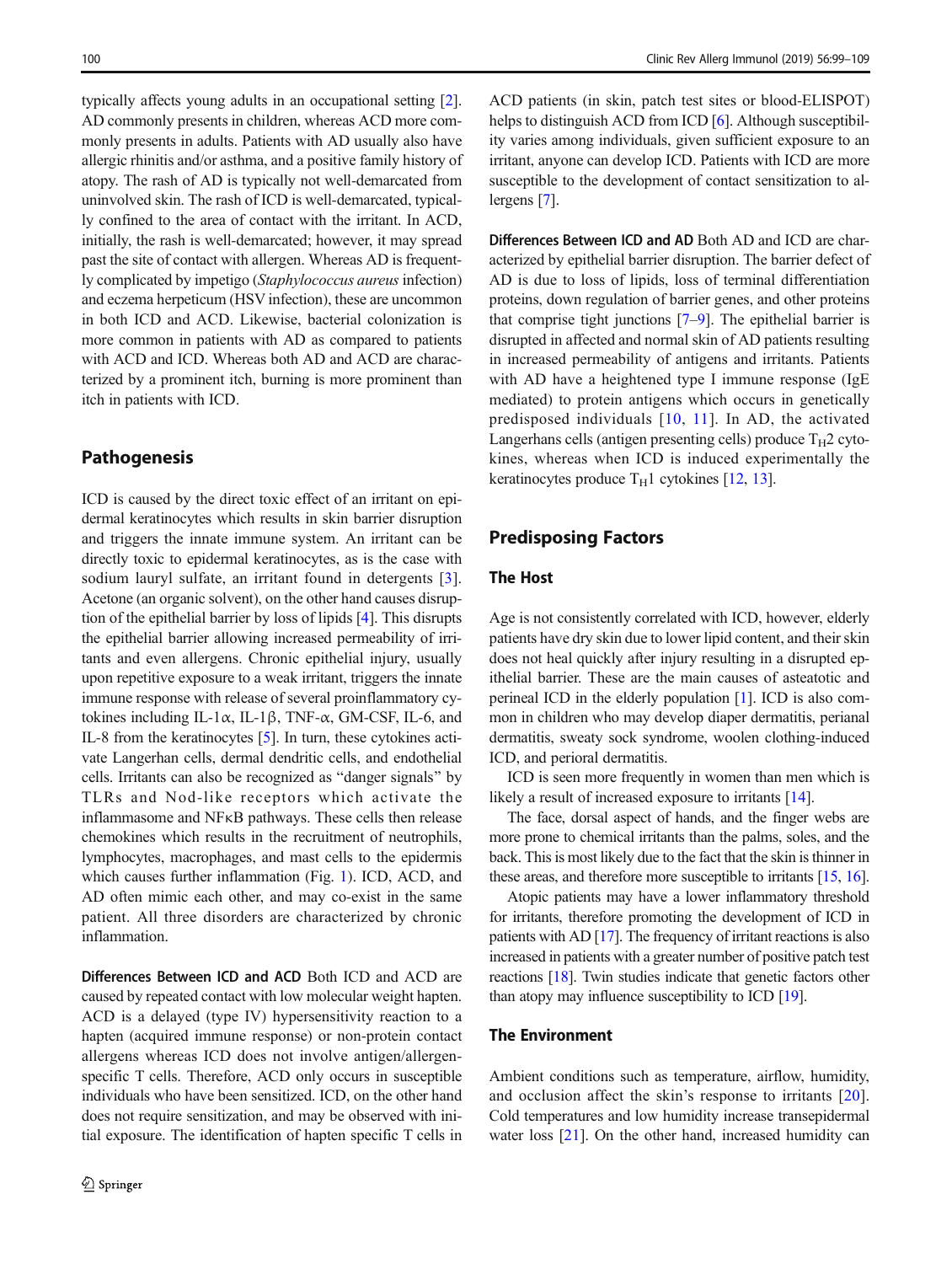<span id="page-2-0"></span>Fig. 1 Mechanisms of ICD: skin barrier disruption, epidermal cellular changes, and cytokine release. Chemicals such as organic solvents and detergents can cause barrier disruption leading to TEWL and increase skin permeability. The release of cytokines that cause inflammation results in ICD. TEWL, transepidermal water loss. ICD, irritant contact dermatitis.



disrupt the skin barrier. Both result in an increased susceptibility to irritants [[22\]](#page-10-0). Certain occupations increase the risk of ICD due to repeated contact with water, detergents, organic compounds, and other chemicals. The following occupations are high risk for the development of ICD: medical personnel, hairdressers, metalworkers, food worker, and construction and cement workers [[2](#page-10-0), [23](#page-10-0)].

# The Irritant

Irritants are physical and chemical agents which can cause cellular damage when in contact with the skin for prolonged periods of time or at high concentrations. Common irritants include animal products, cosmetics, degreasing agents, detergents, dusts, foods, friction, low humidity, metalworking fluids, solvents, tear gases, topical medications, and water and wet work (see Table [1](#page-3-0)).

#### Water and wet work

The criteria for wet work are loosely defined, and include: (1) hands regularly in a wet environment for  $> 2$  h per day, (2) frequent hand washing  $(> 20 \text{ times/day})$ ,  $(3)$  use of hand disinfectants 20 times in a working day, and (4) use of protective gloves for  $> 2$  h per day or change of gloves  $> 20$  times/day [\[24](#page-10-0)]. It has been shown that unprotected wet work for  $> 2$  h per day is a risk factor for the development of ICD in hairdressers. In 1996, Ramsin et al. found that use of occlusive gloves for  $> 6$  h/day for 14 days had a negative effect on the skin barrier; however, in 2009, Wetzky et al. could not show the same negative effect (4 h/day for 7 days), warranting more studies on the effect of occlusion of rubber gloves. There is a wide variation between individual inflammatory responses to irritants. Therefore, not everyone doing wet work goes on to develop ICD, and simply a history of wet work does not rule out other causes of dermatitis.

#### Chemical Irritants

Detergents, surfactants, disinfectants, and antiseptics are common causes of occupational dermatitis—both ICD (42%) and ACD (26.3%) [[25](#page-10-0)]. Shampoos contain the irritating chemical sodium lauryl sulfate and related detergents. Benzalkonium chloride, a surfactant and irritant [\[26\]](#page-10-0) is widely used in cosmetics, skin disinfectants, medicated shampoos, and ophthalmic preparations. Solvent based mascaras are more likely to cause ICD [\[27\]](#page-10-0). Acids and alkalis cause a severe acute ICD with ulceration or trauma-like burns, usually in an occupational setting.

 $\mathcal{Q}$  Springer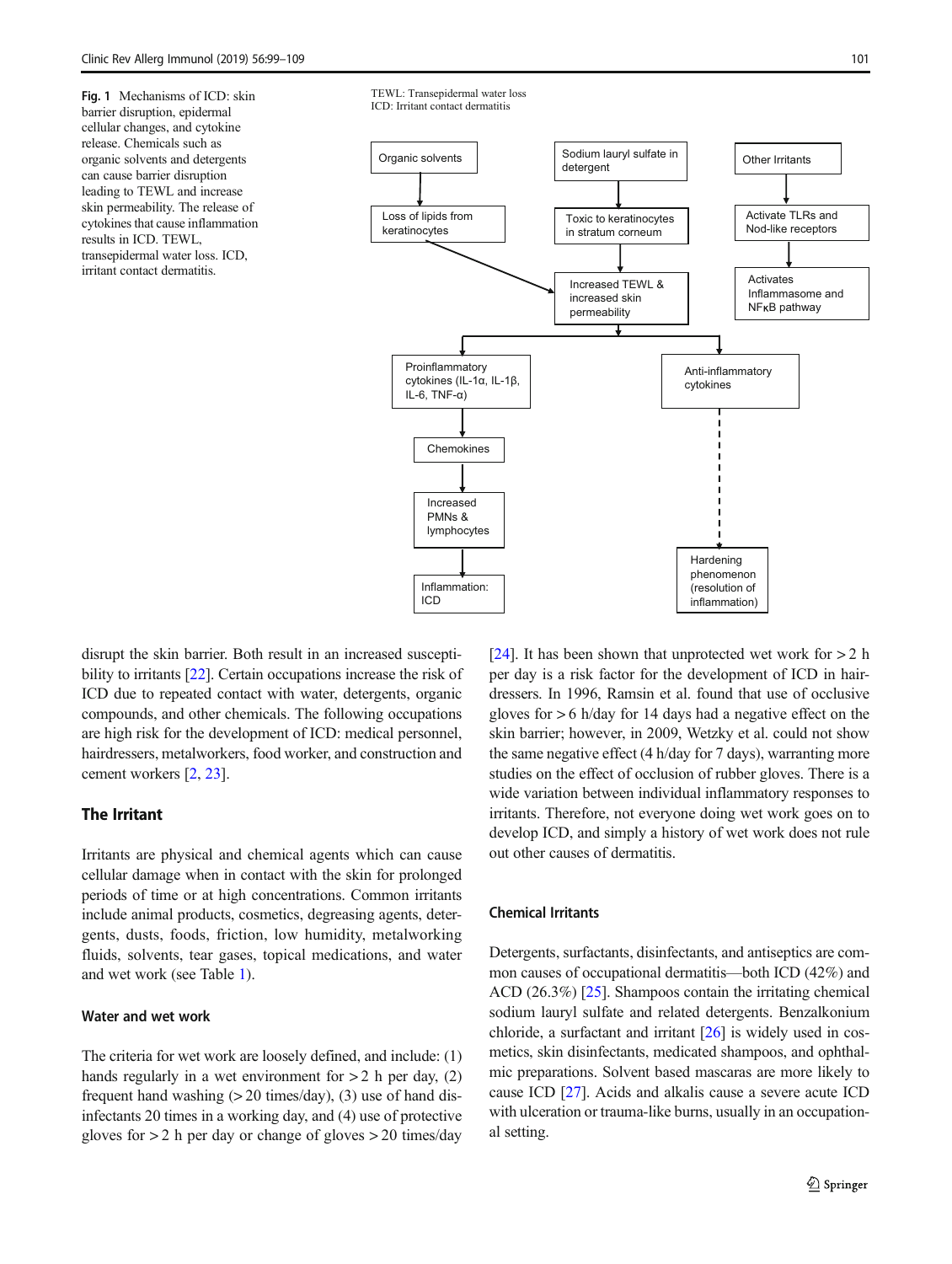<span id="page-3-0"></span>

| Region involved                                   | Clinical features                                                                                                                                                                                                                                 | Common causes                                                                                                                                                                                                                                                                                                                                            | Differential diagnosis                                                                                                                                                                                                                                                                                                         | Management                                                                                                                                                |
|---------------------------------------------------|---------------------------------------------------------------------------------------------------------------------------------------------------------------------------------------------------------------------------------------------------|----------------------------------------------------------------------------------------------------------------------------------------------------------------------------------------------------------------------------------------------------------------------------------------------------------------------------------------------------------|--------------------------------------------------------------------------------------------------------------------------------------------------------------------------------------------------------------------------------------------------------------------------------------------------------------------------------|-----------------------------------------------------------------------------------------------------------------------------------------------------------|
| generalized<br>Diffuse or                         | Diffuse eczema                                                                                                                                                                                                                                    | Occlusive materials: polyester, nylon<br>Rough material: wool, burlap                                                                                                                                                                                                                                                                                    | -Systemic contact dermatitis<br>-Textile ACD<br><b>QV-</b>                                                                                                                                                                                                                                                                     | -Use untreated, finish-free cotton fibers<br>-Avoid dry cleaning                                                                                          |
| Eyelids                                           | Stinging and burning of the<br>eyes and eyelids                                                                                                                                                                                                   | Soap emulsifiers in eye formulations<br>Propylene glycol<br>Sunscreen                                                                                                                                                                                                                                                                                    | -ACD (marked eyelid edema usual<br>with poison ivy and hair dye<br>Seborrheic dermatitis<br>allergy)<br>GV-                                                                                                                                                                                                                    | mascara and may tolerate an anhydrous<br>-Some react to emulsifiers in water-based<br>Tolerance may develop in some cases<br>waterproof or a cake mascara |
| (airborne ICD)<br>exposed areas<br>Face and other | Eczema on face and other<br>exposed areas                                                                                                                                                                                                         | Compositae plant family (most common)<br>-Others include woods, plastics, rubbers,<br>glues, natural resins, insecticides and<br>pesticides                                                                                                                                                                                                              | -Occupational airborne ACD                                                                                                                                                                                                                                                                                                     | -Use of personal protective equipment                                                                                                                     |
| Forehead                                          | Acneiform lesions of the forehead,<br>sometimes face and scalp                                                                                                                                                                                    | Pomades applied to the scalp especially<br>in patients of color (pomade acne)                                                                                                                                                                                                                                                                            | -Acne vulgaris                                                                                                                                                                                                                                                                                                                 |                                                                                                                                                           |
| Neck                                              | Localized lichenification of left side<br>of neck below angle of jaw                                                                                                                                                                              | -Violin players (fiddlers' neck)                                                                                                                                                                                                                                                                                                                         | -ACD: run-off pattern of dermatitis<br>due to cosmetic allergy or nail<br>polish allergy                                                                                                                                                                                                                                       |                                                                                                                                                           |
| Vulvitis                                          | Itching without rash                                                                                                                                                                                                                              | Feminine hygiene products<br>-ICD due to the propellant                                                                                                                                                                                                                                                                                                  | -ACD: due to fragrance                                                                                                                                                                                                                                                                                                         | Patch testing helpful (not indicated for<br>dyspareunia)                                                                                                  |
| <b>Buttocks</b>                                   | Follicular type dermatitis and wet blisters                                                                                                                                                                                                       | Prolonged contact with wet bathing<br>suits (bikini bottom)                                                                                                                                                                                                                                                                                              | dermatitis-erythema of buttocks,<br>Baboon syndrome (systemic contact<br>inner thighs, and axillae)                                                                                                                                                                                                                            |                                                                                                                                                           |
| Nails                                             | Koilonychia (spoon shaped nails)<br>Traumatic onycholysis<br>Nail discoloration<br>Leukonychia                                                                                                                                                    | joggers, and tennis, soccer and, karate players<br>Traumatic causes: poultry pluckers, rifleman,<br>Permanent wave solutions in hairdressers<br>-Organic solvents (e.g., thinners) in<br>Weed killers and insecticides<br>Motor oils in mechanics<br>cabinet makers                                                                                      | contain formaldehyde-releasing<br>ACD due to nail hardeners (may<br>agents)                                                                                                                                                                                                                                                    |                                                                                                                                                           |
| Hands                                             | onto the dorsal and ventral surfaces (apron<br>pattern), dorsum of hands, palms, and ball<br>ICD due to wet work is often associated with<br>Localized dermatitis without vesicles<br>in the webs of fingers extending<br>paronychia<br>of thumb. | workers, food preparation and service workers<br>eczema or dishpan hands, medical and dental<br>-65% of pts. with AD who work in the hospital<br>Trapping of soap and detergents under a ring<br>-Detergents, solvents, wet-work [housewife's<br>(corn, pineapple juice), janitors, and<br>often initiates hand ICD<br>develop hand ICD<br>housekeepers] | fingertips, nail folds, and dorsum of<br>with the volar wrist, popliteal, and<br>-AD (dorsal hands and fingers along<br>sides of fingers, palms, and soles)<br>Psoriasis (examine nails, elbows,<br>-Dyshidrosis (discrete vesicles on<br>-ACD (vesicles usual, favors<br>knees, and scalp)<br>antecubital areas<br>the hands) | Use cold compresses and cold water for<br>washing, UV radiation, and training<br>programs                                                                 |
| Diaper area<br>Thighs                             | buttocks, usually sparing the creases. May<br>Clearly defined dermatitis on the posterior<br>Erythema over the external genitalia and<br>aspect of the thighs and buttocks<br>progress to vesicles and bullae                                     | covering the seat, or strong detergents used to<br>Prolonged contact with urine or feces or both<br>Contact with residual antiseptics, soaps, and<br>Toilet seat dermatitis due to lacquer or paint<br>detergents in the diapers; and by friction<br>clean the seat                                                                                      | Psoriasis early manifestation<br>Seborrheic dermatitis<br>-Candida infection<br>ACD.                                                                                                                                                                                                                                           | Disposable diapers are better than cloth<br>diapers in prevention                                                                                         |

Table 1 Common causes of ICD based on region of involvement Table 1 Common causes of ICD based on region of involvement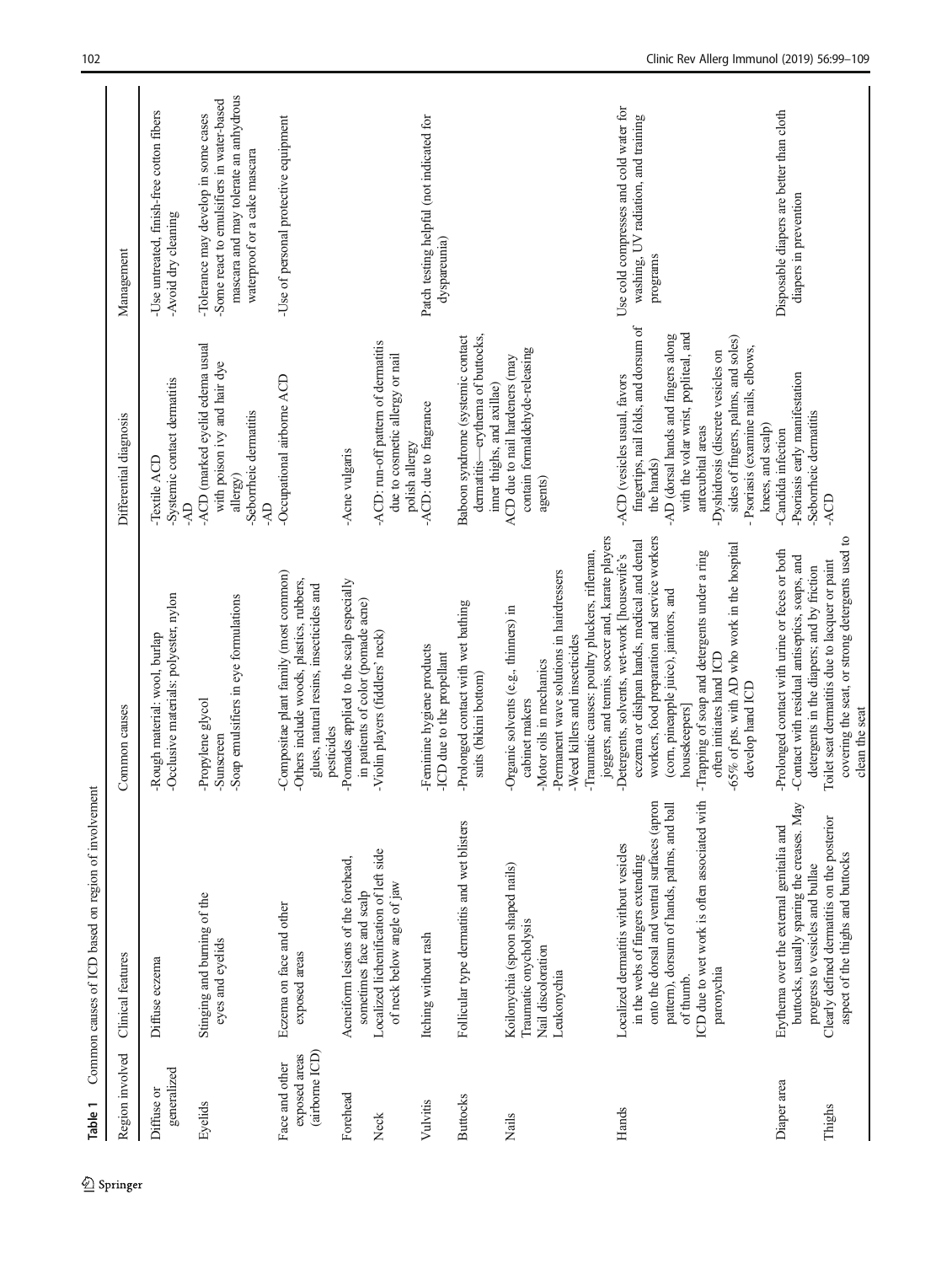|                                                    | Region involved Clinical features                                                                                                                                    | Common causes                                                                                                                              | Differential diagnosis                                                                | Management                                                                                         |
|----------------------------------------------------|----------------------------------------------------------------------------------------------------------------------------------------------------------------------|--------------------------------------------------------------------------------------------------------------------------------------------|---------------------------------------------------------------------------------------|----------------------------------------------------------------------------------------------------|
| Perineal                                           | Staphylococcus aureus, candida and tinea<br>-Starts as erythema with mild pruritus which<br>progresses to erosions and vesicles<br>-Tendency for superinfection with | Usually affects elderly patients with incontinence -ACD<br>due to frequent liquid or soft stools and<br>undigested food particles in feces |                                                                                       | Coat area with zinc oxide ointment                                                                 |
| Feet                                               | esions affect the interdigital spaces (sweaty<br>sock syndrome)                                                                                                      | Excessive sweating                                                                                                                         | -ACD due to shoes: typically spares<br>the interdigital spaces<br>-Tinea pedis<br>HA- | -Wear non-occlusive footwear, all cotton<br>-Permanganate foot baths and dusting<br>powder<br>hose |
| Axillae                                            |                                                                                                                                                                      | Shaving and use of depilatories                                                                                                            | -ACD                                                                                  |                                                                                                    |
| dermatitis and<br>cheilitis<br>contact<br>Perioral |                                                                                                                                                                      | Frequent licking, chewing gum, contact of<br>cheeks with foods such as spinach,<br>carrot, and citrus fruits                               | <b>ACD</b><br><b>QA</b>                                                               |                                                                                                    |
|                                                    |                                                                                                                                                                      |                                                                                                                                            |                                                                                       |                                                                                                    |

[able 1 (continued)

(continued)

#### Physical Irritants

Common physical irritants include metals tools, wood, and fiberglass [[28\]](#page-10-0); plant parts such as thorns, spines, sharpedged leaves [[29\]](#page-10-0); and wool, paper, dust, and soil [\[30\]](#page-10-0).

### Wool

Rough-textured and woolen clothing and occlusive footwear frequently cause dermatitis in children. The latter is called sweaty sock dermatitis, and is due to excessive sweating, wearing socks containing synthetic fibers or sneakers, rubbers, or rubber-soled shoes for prolonged periods of time. This causes an eruption of the toes and inter-web areas. These areas can readily become eczematized and infected. Paronychial infections and dystrophic nail changes in neglected cases is not uncommon [[31](#page-10-0)].

#### Paper/Dust/Soil

Coal, rock, stone dust, chemical dusts, cement dust, and sawdust (from teak, mahogany, and rosewood) produce dry, lichenified dermatitis, frequently with a follicular pattern. Sawdust dermatitis usually affects the face, penis, and scrotum of carpenters and woodworkers.

# **Diagnosis**

Contact dermatitis is suspected from the clinical presentation and possible exposure to a contact allergen. ICD is typically a diagnosis of exclusion and may be over-diagnosed for example, if a patient's occupation involves frequent wet work or wet-dry cycles. This is especially important since up to 40% of all occupations involve excessive contact with irritants. Accordingly, persons in these occupations will most likely fulfill criteria for wet work, and ICD if they develop dermatitis [\[32](#page-10-0)]. Therefore, it is important to exclude both type I and type IVallergies before making a diagnosis of ICD, especially in an occupational setting.

## **History**

The history is aimed at identifying potential allergens and irritants, and excluding other potential diagnoses (Table [2\)](#page-5-0). Patients with ICD typically have onset of symptoms within minutes to hours of exposure to an irritant. The rash is limited to areas in contact with the irritant. Classically, pain, burning, stinging, or discomfort exceeds itching. The latter is more prominent in ACD and AD.

It is important to ask about daily activities, including occupation and hobbies: any obvious exposure to chrome, epoxy,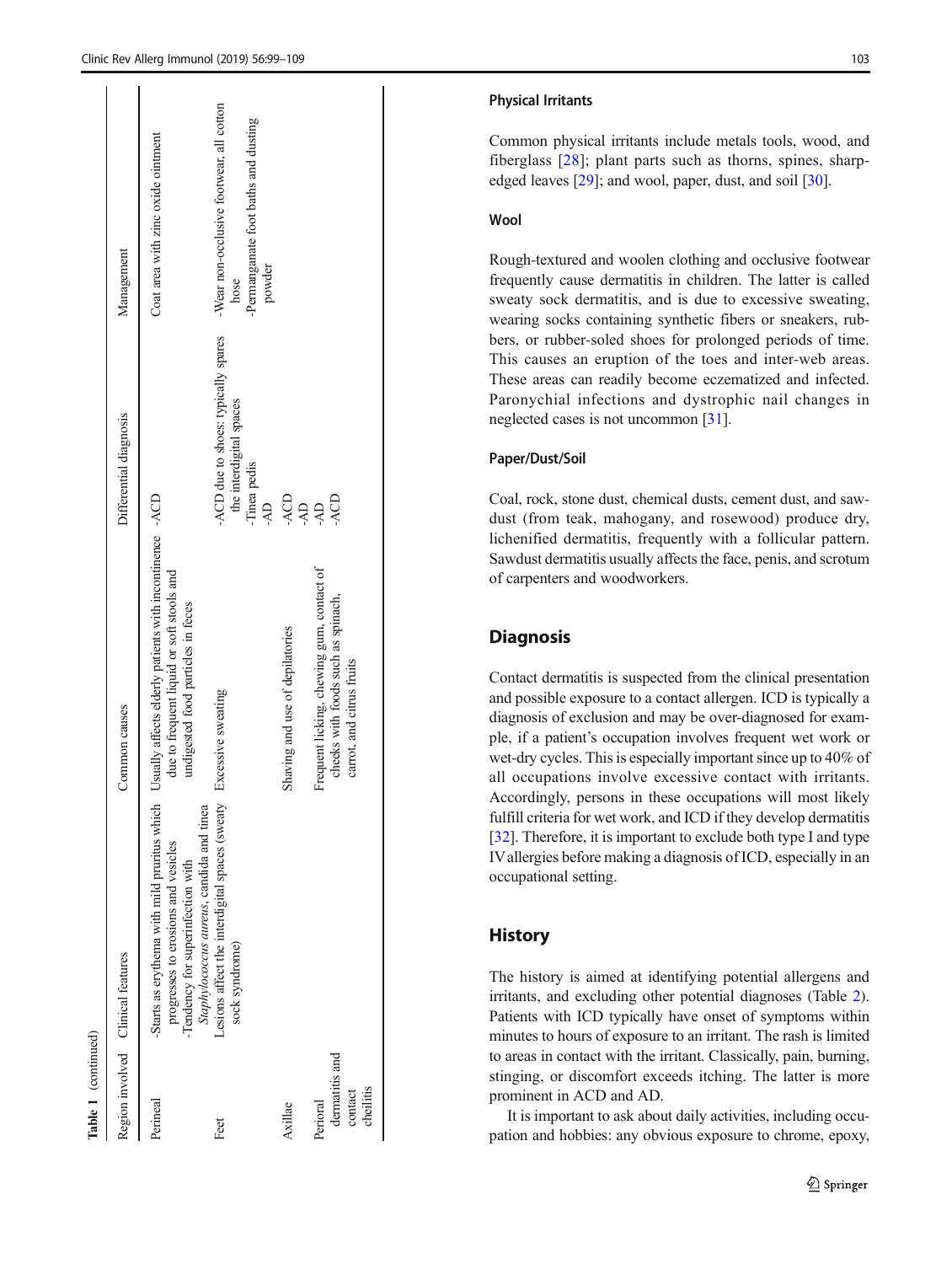<span id="page-5-0"></span>

| Onset: acute or chronic                                                                                                           |
|-----------------------------------------------------------------------------------------------------------------------------------|
| Typically pain, burning, stinging, or discomfort exceeds itching                                                                  |
| Suspected triggers or exposures<br>Facial dermatitis: hair/facial and nail cosmetics, dyes,<br>toiletries, and makeup applicators |
| Daily activities including occupation and hobbies                                                                                 |
| Work conditions: wet work, use of occlusive gloves<br>& cleansers, mechanical trauma, and oils                                    |
| List of topical and oral medications including<br>complementary medicines                                                         |
| Recent antibiotic use                                                                                                             |
| Recent surgery                                                                                                                    |
| History of allergic rhinitis, asthma                                                                                              |
| History of psoriasis or other chronic skin disorders                                                                              |
| Known history of contact allergies                                                                                                |
| Family history of atopy or psoriasis                                                                                              |
|                                                                                                                                   |

acrylics, gloves, clothing, first aid creams, preservatives, plants, and other chemicals, can point to contact dermatitis. Hobbies, for example, gardening involves the risk of airborne contact dermatitis in response to being near plants. Rubber dermatitis may be present in patients who wear facemasks or goggles during scuba diving or swimming. Ask about the environment at work (temperature, humidity, and exposure to dusts). Ask about use of protective gloves or gear. Inquire about wet work, use of occlusive gloves, and cleansers at work. Improvement of symptoms away from work may suggest an occupational dermatitis. Ask about whether other workers are similarly affected which may suggest an ICD. Common irritants at work include: wet work, glove use, mechanical traumas, and oils [[32\]](#page-10-0).

For patients presenting with facial dermatitis, it is important to inquire about use of hair dye; cosmetics/toiletries of the face, hair, and nails (nail polish, nail varnish, acrylic nails); and cosmetic applicators and tools such as rubber sponges, eyelash curlers, and adhesives used for false eyelashes. Infants and children may acquire cosmetic dermatitis by contact with cosmetics worn by the care giver.

It is important to get a list of topical and oral medications including complementary therapies. Inquire about recent antibiotic use. Predisposing factors for ICD include AD, atopic respiratory disease, or other inflammatory skin disease; therefore, it is important to inquire about these, and any known contact allergies. Reactions to suture and wound dressings may be irritant rather than allergic.

Ask about a family history of atopy, psoriasis, and other chronic skin conditions. Family history of atopy is important because AD may present for the first time during adulthood.

Lastly, it is important to get a thorough history before and after patch testing to formulate the correct diagnosis, and treat and counsel a patient.

### Physical Exam

The distribution of the dermatitis (pattern of involvement) is often the single most important clue to the diagnosis of contact dermatitis. The site of eruption is usually in the area of contact with the irritant. Since prior sensitization is not required, ICD can present after a single episode of exposure to a strong irritant, e.g., strong acids or alkalis or repeated exposure to weak irritants. The thinner eyelid and genital skin are more susceptible to ACD and ICD. Allergens in lotions and creams which are applied all over sometimes produce reaction in intertriginous areas, where the chemicals tend to concentrate.

### Patterns of Dermatitis

#### Hand

ICD commonly presents as a localized dermatitis without vesicles in the webs of fingers; it extends onto the dorsal and ventral surfaces (apron pattern), dorsum of hands, palms, and ball of thumb. On the other hand, ACD often has vesicles and favors the fingertips, nail folds, and dorsum of the hands and less commonly involves the palms. ICD often precedes ACD, which will cause a progression of the distribution of rash [\[33](#page-10-0)]. Involvement of the dorsal hands and fingers along with the volar wrist suggests AD as a contributing causative factor [\[34](#page-10-0)].

#### Face and eyelid

Marked edema of the eyelids is often a feature of poison ivy or hair dye dermatitis. Stinging and burning of the eyes and lids on application of the cosmetic suggest ICD. Usually, these symptoms are transient and not associated with physical signs. Some common irritants include propylene glycol, sunscreen, and soap emulsifiers in eye-area formulations.

#### Diaper Area

The dermatitis of ICD is present over the external genitalia and buttocks, usually sparing the creases. The eruption may spread to include the lower abdomen, and even the skin of the feet coming into contact with urine. Mild cases present with slight erythema confined to the diaper area. It can progress to a scalded appearance with edema and vesicles. Eroded bullae may become eczematous, and pyodermic lesions may appear. Herpetiform ulcers are not uncommon. It is produced by prolonged contact with urine or feces or both; by residual antiseptics, soaps, and detergents in the diapers; and by friction. Toilet seat dermatitis may be produced by strong detergents used to cleanse the seat. In addition, lacquer or paint covering the seat may cause a clearly defined pattern of dermatitis on the posterior aspect of the thighs and buttocks.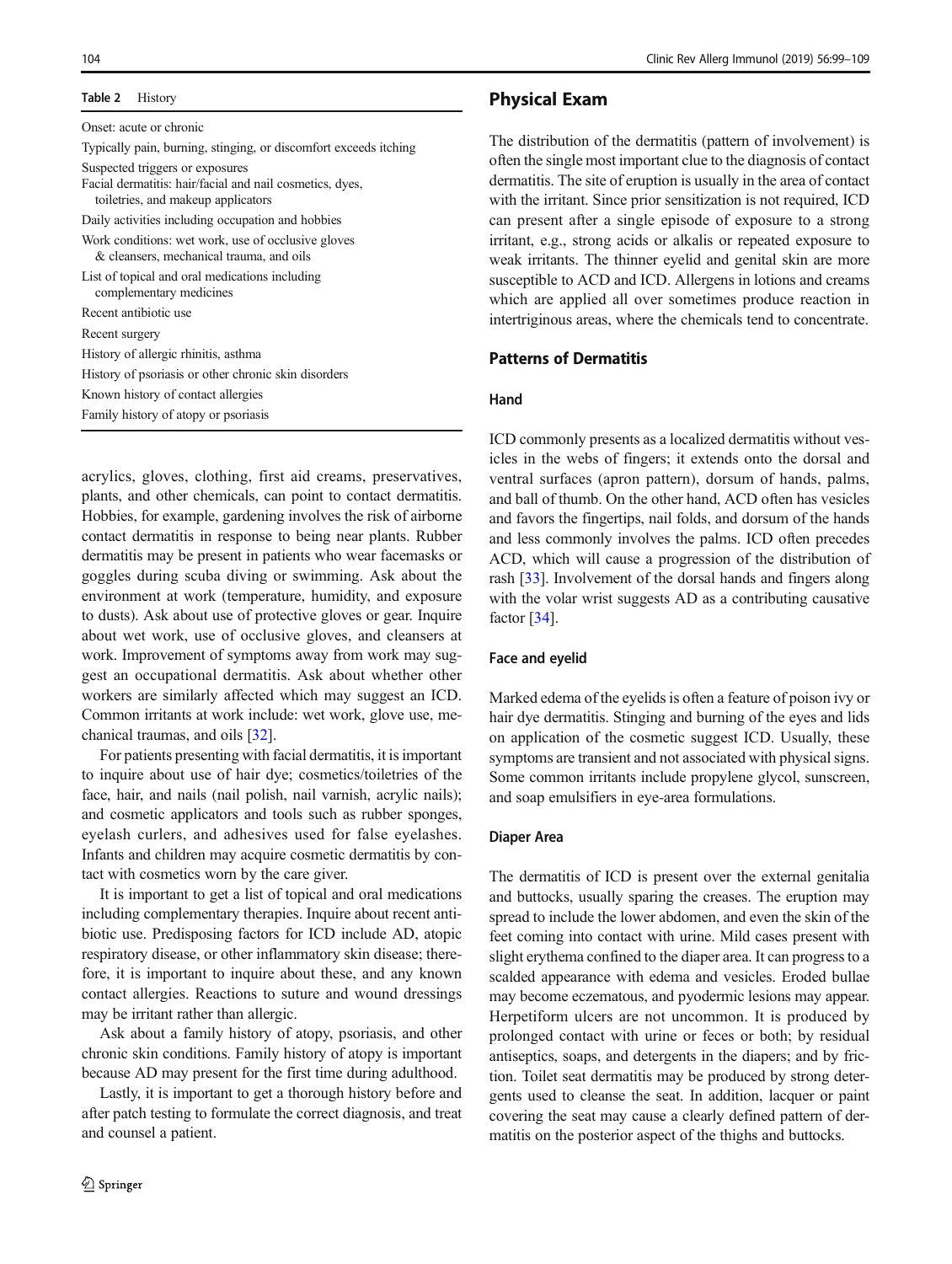#### Feet

The rash in ICD typically affects the interdigital spaces, and is due to excessive sweating. It may be mistaken for tinea pedis, thus scraping and cultures for tinea may be helpful. In contrast, ACD to shoes usually spares the interdigital areas. It is easy to mistake it for AD especially if hyperhidrosis also causes dermatitis of the flexural areas thus patch testing may be indicated.

#### Perioral Area

Contact cheilitis and perioral dermatitis in children affect the lips and adjacent areas, which are commonly irritated due to a habit of licking, chewing gum, contact of cheeks with foods such as spinach, carrot, and citrus fruits.

#### Perineal Area

Incontinence dermatitis is typical for older individuals and is mostly related to urinary and/or fecal incontinence [[35\]](#page-10-0). It initially presents with a mild erythema, sometimes pruritic which becomes complicated by the development of small erosions and vesicles. These have a tendency for superinfection with Staphylococcus aureus, candida, and tinea. In severe cases, pressure ulcers develop.

### Morphology

ICD may be subdivided into acute, sub-acute and chronic ICD depending on how fast the dermatitis develops following exposure. Whereas, acute ICD often develops following contact with a strong acid or alkali and mimics a chemical burn with a scalded appearance of the epidermis, chronic ICD is characterized by lichenification and fissuring. See Table [3.](#page-7-0) Furthermore, there are distinct morphologic forms of ICD elicited by specific irritants (see Table [4](#page-7-0)).

#### Sensory Irritation

Status cosmeticus manifests as itching, stinging, or burning sensation of the face after application of any cosmetic. There may be minimal physical findings [\[36\]](#page-10-0) and the differential diagnosis includes pityriasis folliculorum. Common causative agents are benzoic acid, bronopol, cinnamic acid compounds, Dowicel 200, formaldehyde, lactic acid, nonionic emulsifiers, propylene glycol, quaternary ammonium compounds, sodium lauryl sulfate, sorbic acid, and urea. Management includes using cosmetics without these agents.

The use of anti-irritant cosmetic compounds such as carboxyl compounds, hydroxyl compounds (polysorbate 20, Aloe vera gel), and imidazole compounds (Germall-115-

imidazolidinyl urea allantoin, imidazoline amphoteric surfactants – used in no tears shampoos) needs investigation.

#### Laboratory Tests

#### Role of Patch Testing

Patch testing is the gold standard for diagnosing ACD, and its proper performance and interpretation require experience. Due to the clinical similarity of ACD and ICD, patch testing may provide helpful information. Commercially available individual patch test allergens in a dilute, non-irritating concentration are applied to the upper back for 48 h. After the patch tests are removed, the sites of the patch tests are evaluated at least twice, usually after removal at 48 h and again at 72–96 h or beyond. Some irritant reactions on patch testing appear within the first 48 h then disappear (decrescendo effect) by 96 h. Allergic reactions tend to increase (crescendo effect). Thus, the second patch test read is important to help determine if the reaction is an irritant or an allergic one because an irritant patch test is considered a negative test and has no clinical significance. Results at both readings are graded according to intensity of reaction at the patch test site on a scale of 0 to 3+ . Relevance of positive reactions to present or past episodes of dermatitis must be determined by correlating the patch test results with chemicals, products, and processes encountered in the environment.

Patch tests should not be applied if the patient's dermatitis is active or involves the back. A screening patch test series is typically applied and supplemented by other patch test chemicals based on the patient's history and occupation. Consider skin and/or ImmunoCAP testing to latex and foods in patients who wear rubber gloves and handle food frequently.

Measurement of transepidermal water loss (TEWL) is a non-invasive method of assessing the skin irritant response but may not be readily available to the clinician.

Skin biopsy is of limited value in diagnosing contact dermatitis since the findings depend on the stage of the process and nature of contactant. Furthermore, most types of eczema show similar histopathological changes and cannot be distinguished with certainty. The histology of ICD is very different from ACD when biopsies are taken during the first day or two following exposure. This is expected because in ICD, the epidermal damage is caused directly by the toxic agent, whereas in ACD the damage is due to the host's immune reactions. Within a few hours of exposure to a strong irritant, dermoepidermal separation begins. By 24 h, epidermal necrosis sets in, often with sub-epidermal blister formation [[37\]](#page-10-0). Lymphocytes are relatively rare. In contrast, the bulk of the inflammatory infiltrate is made up of neutrophils which appear within 6–8 h of exposure. Different irritants can produce distinct histologic findings. Unfortunately, these differences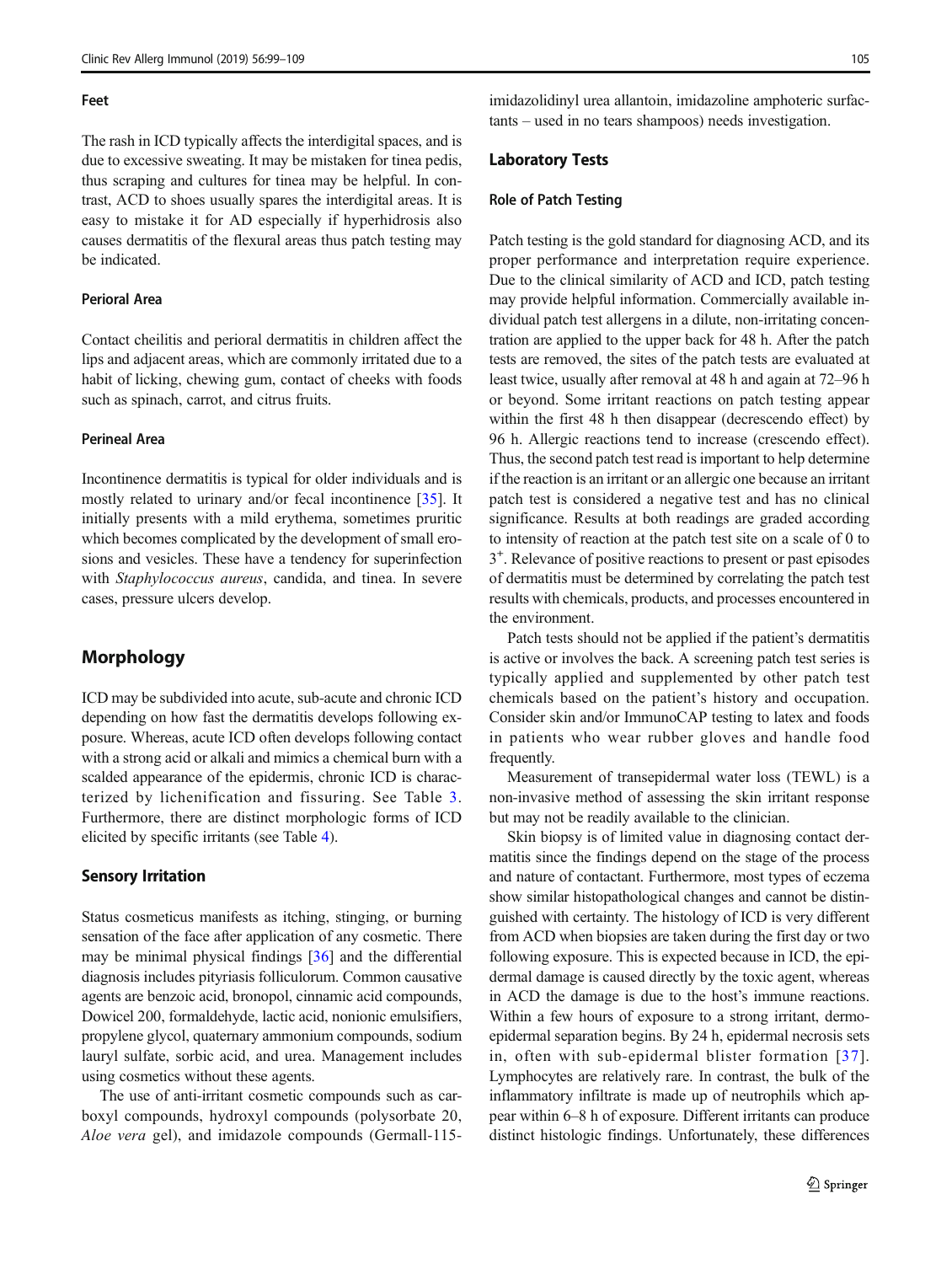#### <span id="page-7-0"></span>Table 3 Subtypes of ICD

| Subtype                              | Description                                                                                                                                                                                                                                        |
|--------------------------------------|----------------------------------------------------------------------------------------------------------------------------------------------------------------------------------------------------------------------------------------------------|
| Acute ICD                            | Bright erythema, vesiculation, weeping, mimics a chemical burn or sunburn.<br>Develops within minutes to hours of exposure to a strong chemical, such as acid<br>or alkali                                                                         |
| Subacute ICD or delayed<br>acute ICD | Presents similarly to acute ICD but develops 8–24 h after contact. Typical irritants<br>include: anthralin, benzalkonium chloride, tretinoin and tetra ethylene glycol<br>diacrylate, dithranol, epichlorhydrin, podophyllin, and propane sulphone |
| Chronic ICD                          | Erythema, scaling and fissuring. May be due to physical agents, repeated micro<br>trauma, or exposure to weak irritants over years                                                                                                                 |
| Sensory irritation                   | Stinging, burning, tightness, itching, or painful sensations after contact with<br>cosmetics, usually in middle-aged White and Asian women                                                                                                         |

between early ICD and ACD are rarely of clinical benefit because biopsies within the first few days of onset are usually unavailable. The histologic findings of chronic low-grade ICD may be identical to those of ACD; however, the presence of eosinophils may suggest ACD, whereas the absence of exocytosis of lymphocytes may suggest ICD. Mast cells are increased in AD only. There are no eosinophils or mast cells in patient with ICD. Neutrophils, on the other hand are usually observed in the epidermis of patients with ICD, and not in patients with AD or ACD.

Furthermore, hyperplasia and hyperkeratosis are observed in ICD, whereas, parakeratosis is evident in ICD and ACD, and orthokeratosis is typical of AD. The granular layer is normal in ACD and ICD, whereas it is reduced or absent in patients with AD [\[38](#page-10-0)].

Fungal, bacterial, and viral smears and cultures; potassium hydroxide examination for fungi; and microscopic examination for glass fibers can also be helpful in the evaluation of a patient with suspected ICD.

#### Differential Diagnosis

Contact dermatitis is normally differentiated from other types of dermatitis on the basis of clinical findings, knowledge of exposure to potential allergens or irritants, and diagnostic patch testing. See Table [5.](#page-8-0)

### Management

The first step is to accurately diagnose ICD; however, there are no universally accepted tests for diagnosing ICD. It is a diagnosis of exclusion. The next step is to identify the irritant. For example, cosmetics and fragrances can cause either ACD or ICD. Some common irritants are listed in Table [1](#page-3-0). A positive patch test with current relevance makes ACD more likely than ICD although both can occur at the same time. Any allergen at high enough concentration can produce an ICD.

### Avoidance of Irritant(s)

The definitive treatment of contact dermatitis is the identification and avoidance of the underlying cause. Patients with ICD should be counseled on how best to avoid irritants both at home and in the workplace. After an irritant has been identified, measures should be taken (e.g., the use of personal protective equipment in the workplace) to reduce the risk of future exposure. Use cold compresses and cold water for

| <b>Table 4</b> Distinct morphological<br>forms of ICD | Morphology                                                | Reported causes                                                                    |  |
|-------------------------------------------------------|-----------------------------------------------------------|------------------------------------------------------------------------------------|--|
|                                                       | Erythema, vesiculation and weeping,<br>bullae (acute ICD) | Potent irritant: laboratory or industrial chemical                                 |  |
|                                                       | Erythema, scaling fissuring<br>(chronic ICD)              | Cumulative exposure to a weak irritant<br>such as water and soap.                  |  |
|                                                       | Ulceration                                                | Strong acids and alkalis                                                           |  |
|                                                       | <b>Folliculitis</b>                                       | Oils and greases                                                                   |  |
|                                                       | Miliaria                                                  | Aluminum chloride                                                                  |  |
|                                                       | Hyperpigmentation                                         | Heavy metals                                                                       |  |
|                                                       | Hypopigmentation (contact vitiligo)                       | Phenolic detergents                                                                |  |
|                                                       | Acneiform lesions of the forehead<br>(pomade acne)        | Pomades—hair straighteners applied to the scalp, usually<br>used by black patients |  |
|                                                       | Petechial and purpuric eruptions                          | Woolen garments, textile finishes, fiberglass, pressure                            |  |
|                                                       | Pustular dermatitis                                       | Metals, tar, oil, chlorinated agents, naphthalene                                  |  |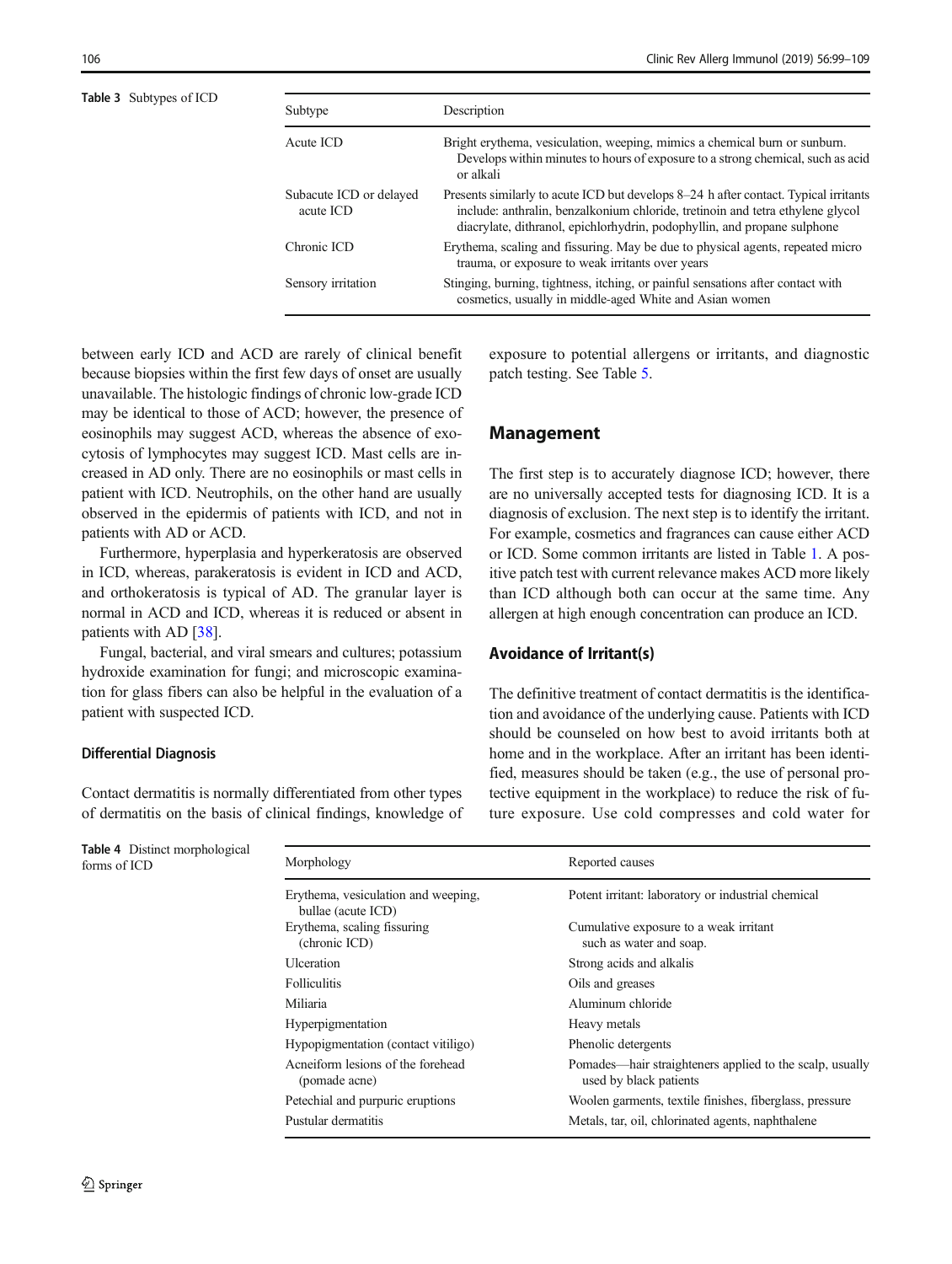#### <span id="page-8-0"></span>Table 5 Differential diagnosis

| Condition                                                                                                    | Location                                                                                                     | Subtype of ICD it may mimic                                                         | Differentiating features                                                                                                                                            |
|--------------------------------------------------------------------------------------------------------------|--------------------------------------------------------------------------------------------------------------|-------------------------------------------------------------------------------------|---------------------------------------------------------------------------------------------------------------------------------------------------------------------|
| <b>ACD</b>                                                                                                   | Area in contact with allergen                                                                                | Any (face, eyelid, perioral,<br>cheilitis, hand, foot, perianal,<br>generalized)    | Prior sensitization is required. Itching<br>is more prominent than burning or<br>stinging (latter more common in ICD).<br>Lesions usually well-demarcated. Vesicles |
| AD                                                                                                           | Dorsal hands, fingers and volar<br>wrist, antecubital fossa, popliteal<br>fossa, posterior neck, behind ears | Any (face, eyelid, perioral,<br>cheilitis, hand, foot,<br>generalized)              | History of allergic rhinitis, asthma, food<br>allergy, family history of atopy. Usually<br>presents in childhood but may be seen in<br>adults also                  |
| Psoriasis                                                                                                    | Hands, knees, ankles, nail<br>involvement, $+/-$ systemic<br>involvement                                     | Hand dermatitis                                                                     | Nail involvement does not rule out<br>ICD, ACD, or AD                                                                                                               |
| Infection: impetigo,<br>superficial<br>fungal infections, herpes<br>simplex, varicella zoster,<br>cellulitis | Impetigo is commonly superimposed<br>on AD lesions, less often with ICD<br>and ACD                           | -Hand dermatitis<br>-Diaper dermatitis<br>-Foot dermatitis                          |                                                                                                                                                                     |
| Asteatotic eczema                                                                                            |                                                                                                              |                                                                                     |                                                                                                                                                                     |
| Dyshidrotic eczema                                                                                           |                                                                                                              | Hand dermatitis                                                                     |                                                                                                                                                                     |
| Factitious eczema                                                                                            |                                                                                                              |                                                                                     |                                                                                                                                                                     |
| Nummular eczema                                                                                              |                                                                                                              |                                                                                     |                                                                                                                                                                     |
| Photo allergic dermatitis                                                                                    |                                                                                                              |                                                                                     |                                                                                                                                                                     |
| Photoxicity                                                                                                  |                                                                                                              |                                                                                     |                                                                                                                                                                     |
| Seborrheic dermatitis                                                                                        |                                                                                                              | -Diaper dermatitis<br>-Scalp dermatitis<br>-Eyelid dermatitis<br>-Facial dermatitis |                                                                                                                                                                     |
| Sunburn                                                                                                      |                                                                                                              | Acute ICD                                                                           |                                                                                                                                                                     |
| Stasis dermatitis with<br>autoeczematization                                                                 |                                                                                                              | Leg dermatitis                                                                      |                                                                                                                                                                     |
| Cutaneous T cell lymphoma                                                                                    |                                                                                                              | Thigh eczema due to matchstick                                                      |                                                                                                                                                                     |
| Lupus erythematosus                                                                                          |                                                                                                              | Facial rash                                                                         |                                                                                                                                                                     |

washing. UV radiation can be beneficial, and training programs at the workplace can be effective.

### Treat Inflammation

The regular use of emollients enhances barrier function of the skin and is an important part of the management of contact dermatitis. Emollients or occlusive dressings may improve barrier in dry, lichenified skin. Moisturizers are believed to increase hydration or prevent TEWL, thereby maintaining skin barrier function and reducing the risk of ICD [[39](#page-10-0)]. Traditional petrolatum based emollients are accessible and inexpensive, and they have been shown to be as effective as an emollient containing skin-related lipids. Restore skin barrier function by using less irritating substances, such as soap substitutes when washing.

ICD due to saliva and food juices often does not respond to creams and ointments. Adherent, protective pastes such as plain Lassar's paste give better results. For infants Burrow's solution 5 mL+anhydrous lanolin 10 g, Talc USP 10 g, Zinc oxide ointment up to 6 g (Fisher Contact Dermatitis, 5th edition) can be used. To relieve pruritus, a lotion of camphor, menthol, and hydrocortisone (Sarnol HC) is soothing, drying, and antipruritic. Pramoxine, a topical anesthetic in a lotion base (Prax) can also relieve pruritus. Topical corticosteroid use in ICD is controversial and may be effective for the treatment of the inflammation in contact dermatitis if the underlying irritant is avoided.

#### Prevention

#### Gloves and barrier creams

The use of vinyl gloves with cotton liners to avoid the accumulation of moisture that often occurs during activities involving exposure to household or other irritants or foods (e.g., peeling or chopping fruits or vegetables) may be helpful [\[40\]](#page-10-0). In the workplace, verify that gloves are safe to use around machinery before recommending their use. Barrier creams are generally a last resort and are probably best used in workers with no dermatitis.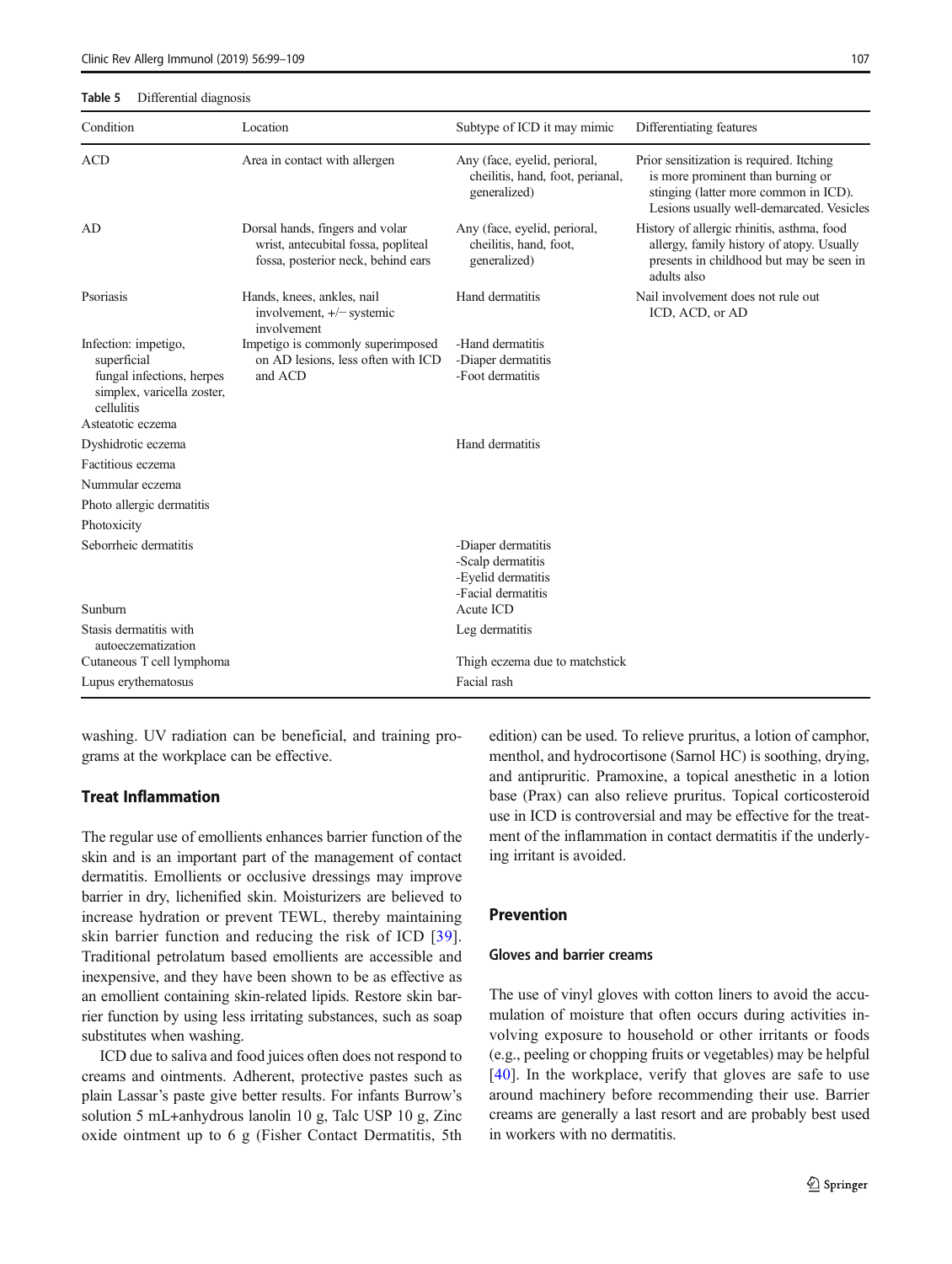### <span id="page-9-0"></span>**Prognosis**

Patients with severe disease have poorer prognosis despite improvements in general working conditions, better availability of diagnostic patch testing, improved understanding of cutaneous biology, and treatment with topical and systemic steroids. A history of chronic dermatitis, delay of adequate treatment, a history of AD, and poor understanding by the worker of his or her disease are associated with a worse prognosis. AD is an important factor in susceptibility to persistent post-occupational dermatitis.

# Discussion Section

Contact dermatitis accounts for 95% of all occupational skin diseases with ICD accounting for a vast majority of cases. Although more common in specific occupational groups, it can be found in both occupational and non-occupational settings. The allergist should be able to evaluate and manage these cases when it presents in their office. The clinical features of ICD and ACD overlap but certain characteristics suggest to the physician on how to proceed in the evaluation (patch testing), management (improving barrier function and avoidance of precipitation factors), and use of medications (topical corticosteroids).

### Summary

ICD is a complex reaction modulated by both intrinsic (genetic) and extrinsic (environmental) factors, both of which are important in the pathogenesis of ICD especially of hand dermatitis. The host (patient) and the irritants (chemical, amount of exposure, concentration, duration, repetition) should be considered in the diagnosis and management of ICD.

Although AD, ACD, and ICD can co-exist, differentiation if possible and proper treatment can lead to earlier resolution of the rash. Patients with AD usually also have allergic rhinitis and/or asthma, and a positive family history of atopy. The rash of ICD is well-demarcated, typically confined to the area of contact with the irritant. The rash of ACD may spread past the site of contact with allergen.

ICD is caused by the direct toxic effect of an irritant on epidermal keratinocytes which results in skin barrier disruption and triggers the innate immune. ACD is a delayed (type IV) hypersensitivity reaction to a hapten (acquired immune response) or non-protein contact allergens. Important predisposing factors in the development of ICD include both the host and the environment. Also, certain occupations increase the risk of ICD due to repeated contact with water, detergents, organic compounds, and other chemicals. This includes medical personnel, hairdressers, metalworkers, food worker, and construction and cement workers.

Water and wet work predisposes to the development of ICD especially on the hands. It has been shown that unprotected wet work for > 2 h per day is a risk factor for the development of ICD in hairdressers. Detergents, disinfectants, and antiseptics are common causes of occupational dermatitis. Solvent, oxidizing agents, acids, and alkalis can cause a severe acute ICD with ulceration or trauma-like burns, usually in an occupational setting.

Aside from chemical irritants, physical irritants such as metals tools, wood, fiberglass, plant parts (such as thorns, spines, sharp-edged leaves), wool, paper, dust, and soil can cause ICD. Contact dermatitis is suspected from the history, clinical presentation, and possible exposure to a contact allergen. ICD is typically a diagnosis of exclusion, thus patch testing may be needed to rule out ACD. Fungal, bacterial, and viral smears and cultures; potassium hydroxide examination for fungi and microscopic exam for glass fibers can also be helpful in the evaluation of a patient with suspected ICD. Other tests such as measurement of TEWL and skin biopsy are usually of limited value.

The management of ICD includes accurate diagnosis and identification of the irritant if possible. The definitive treatment is the avoidance of the underlying cause. The use of personal protective equipment in the workplace may help reduce the risk of future exposure. The regular use of emollients enhances barrier function of the skin and is an important part of the management of CD. Gloves, barrier creams, and ointments may improve ICD. Topical corticosteroid use in ICD may be effective for the treatment of the inflammation if the underlying irritant is avoided. However, patients with severe disease have poorer prognosis despite improvements in general working conditions, better availability of diagnostic patch testing, improved understanding of cutaneous biology, and treatment with topical and systemic steroids.

#### Compliance with Ethical Standards

Conflict of Interest Sonia Bains is currently a Speaker for Pfizer 090117. Luz Fonacier received research and educational grants from Winthrop University Hospital, Genentech, Baxter, Pfizer, and Regeneron. She is also a Treasurer of the American College of Allergy, Asthma & Immunology (2015–2018) and a member of the American Board of Allergy and Immunology (ABAI) (2016–present). Pembroke Nash declares no conflict of interest.

Ethical Approval This article does not contain any studies with human participants or animals performed by any of the authors.

#### References

1. Seyfarth F, Schliemann S, Antonov D, Elsner P (2011) Dry skin, barrier function, and irritant contact dermatitis in the elderly. Clin Dermatol 29(1):31–36